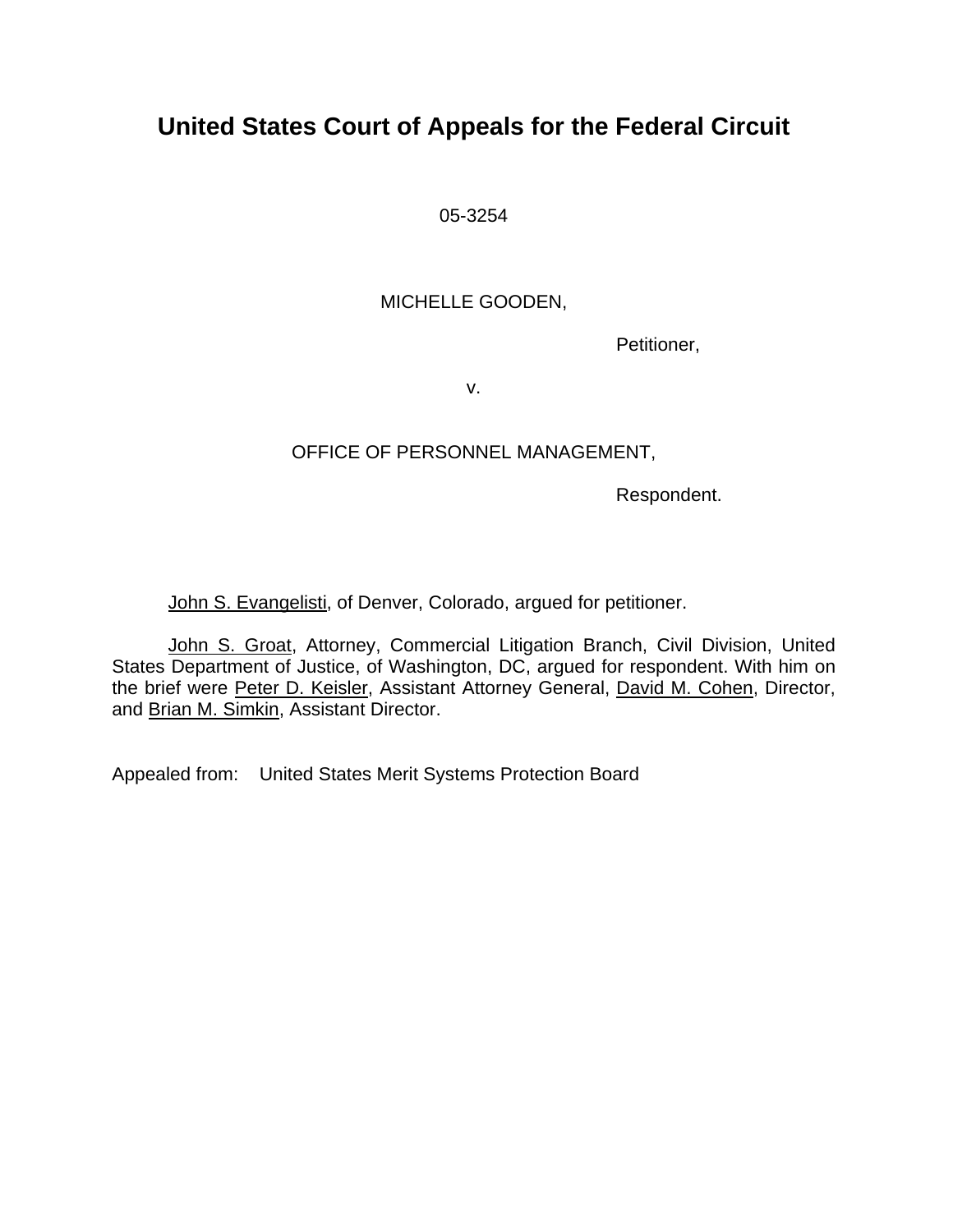# **United States Court of Appeals for the Federal Circuit**

05-3254

MICHELLE GOODEN,

Petitioner,

v.

OFFICE OF PERSONNEL MANAGEMENT,

Respondent.

DECIDED: November 27, 2006 \_\_\_\_\_\_\_\_\_\_\_\_\_\_\_\_\_\_\_\_\_\_\_\_\_\_

\_\_\_\_\_\_\_\_\_\_\_\_\_\_\_\_\_\_\_\_\_\_\_\_\_\_

Before MAYER, GAJARSA, and LINN, Circuit Judges.

LINN, Circuit Judge.

 Michelle Gooden ("Gooden") petitions for review of the initial decision of the administrative judge ("AJ") for the Merit Systems Protection Board ("Board"), Gooden v. Office of Pers. Mgmt., No. DE-844E-03-0456-I-1 (M.S.P.B. Nov. 28, 2003) ("Initial Decision"), which became the final decision of the Board after it denied Gooden's petition for review, Gooden v. Office of Pers. Mgmt., No. DE-844E-03-0456-I-1 (M.S.P.B. May 4, 2005) ("Final Decision"), affirming a denial of her application for disability benefits by the Office of Personnel Management ("agency"). Because the Board's decision is contrary to the language of the governing statute and regulations and results in an error going to the heart of the administrative process, we reverse and remand.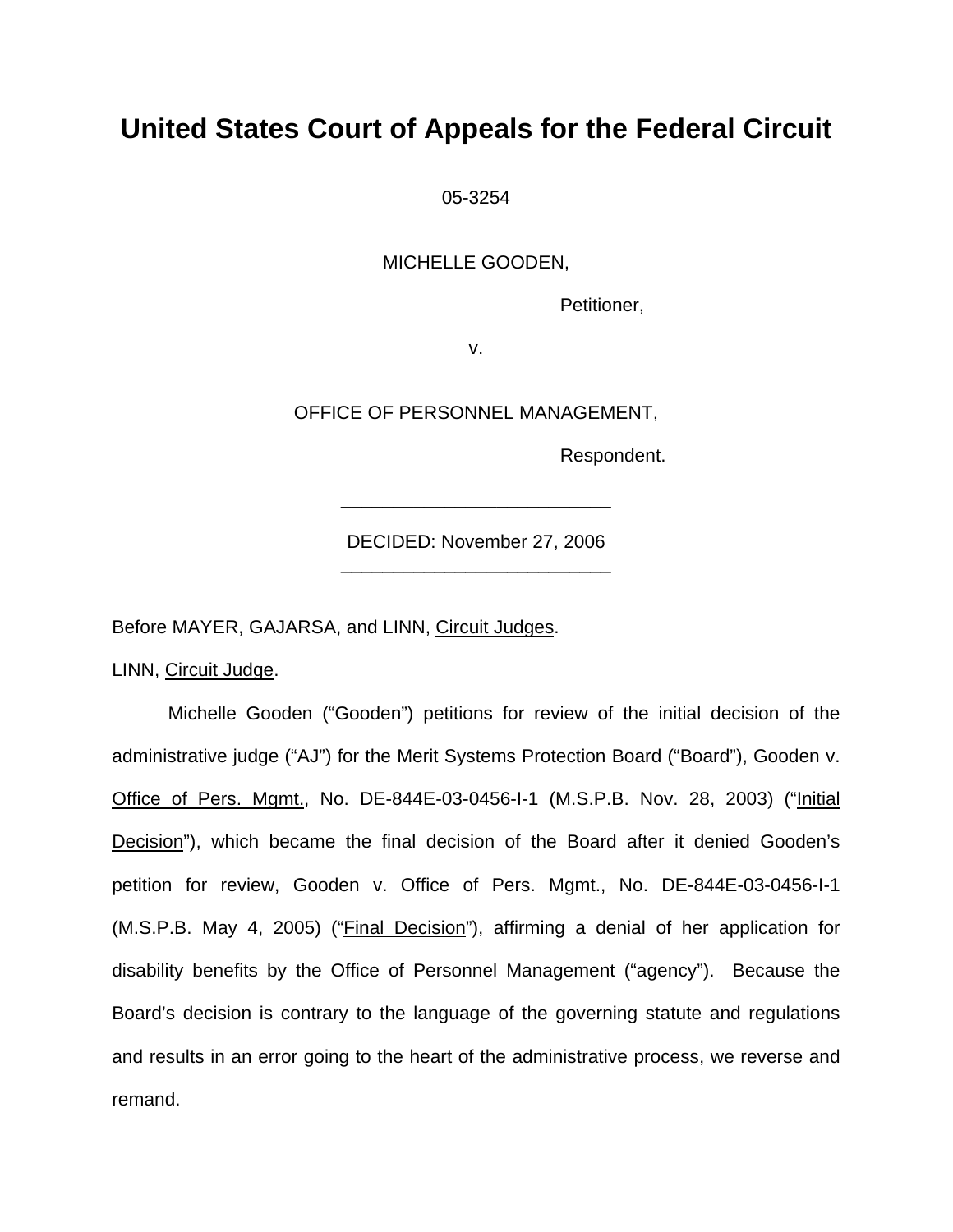#### I. BACKGROUND

The facts of this case are largely undisputed. Gooden was a City Letter Carrier with the U.S. Postal Service in Littleton, Colorado. Initial Order, slip op. at 7. Prior to receiving a disabling injury, Gooden had attendance problems, and on November 27, 2001, the Postal Service proposed removal for unsatisfactory attendance. Id., slip op. at 8. Gooden entered into a "last chance" settlement agreement to resolve the proposed removal. Id.

Gooden suffers from degenerative disk disease, spinal stenosis, and posterior facet anthropathy. Id., slip op. at 7. Due to a job-related injury on November 30, 2001, she became disabled from performing the duties of a City Letter Carrier, which included the ability to (1) sort mail into delivery sequence; (2) deliver mail along prescribed routes either on foot or by vehicle, on a regular schedule; (3) deliver all mail parcels to designated addresses; and (4) accept, collect, and deliver all classes of mail. Id., slip op. at 7-8. Gooden filed a workers compensation claim, was referred to a doctor, and returned to work in January 2002 with light duty restrictions that included intermittent lifting of less than five pounds and intermittent standing, walking, and sitting of no more than 2-3 hours. Id., slip op. at 9. Gooden was assigned sedentary duties such as filing and answering telephones, and she requested no further accommodations. Id., slip op. at 9-10.

On March 4, 2002, Gooden was informed that her workers compensation claim had been denied and the light duty job was withdrawn. Id., slip op. at 10. The Postal Service advised Gooden that if she was unable to assume the full duties of her position, she had the following options: (1) apply for temporary light duty if the disability was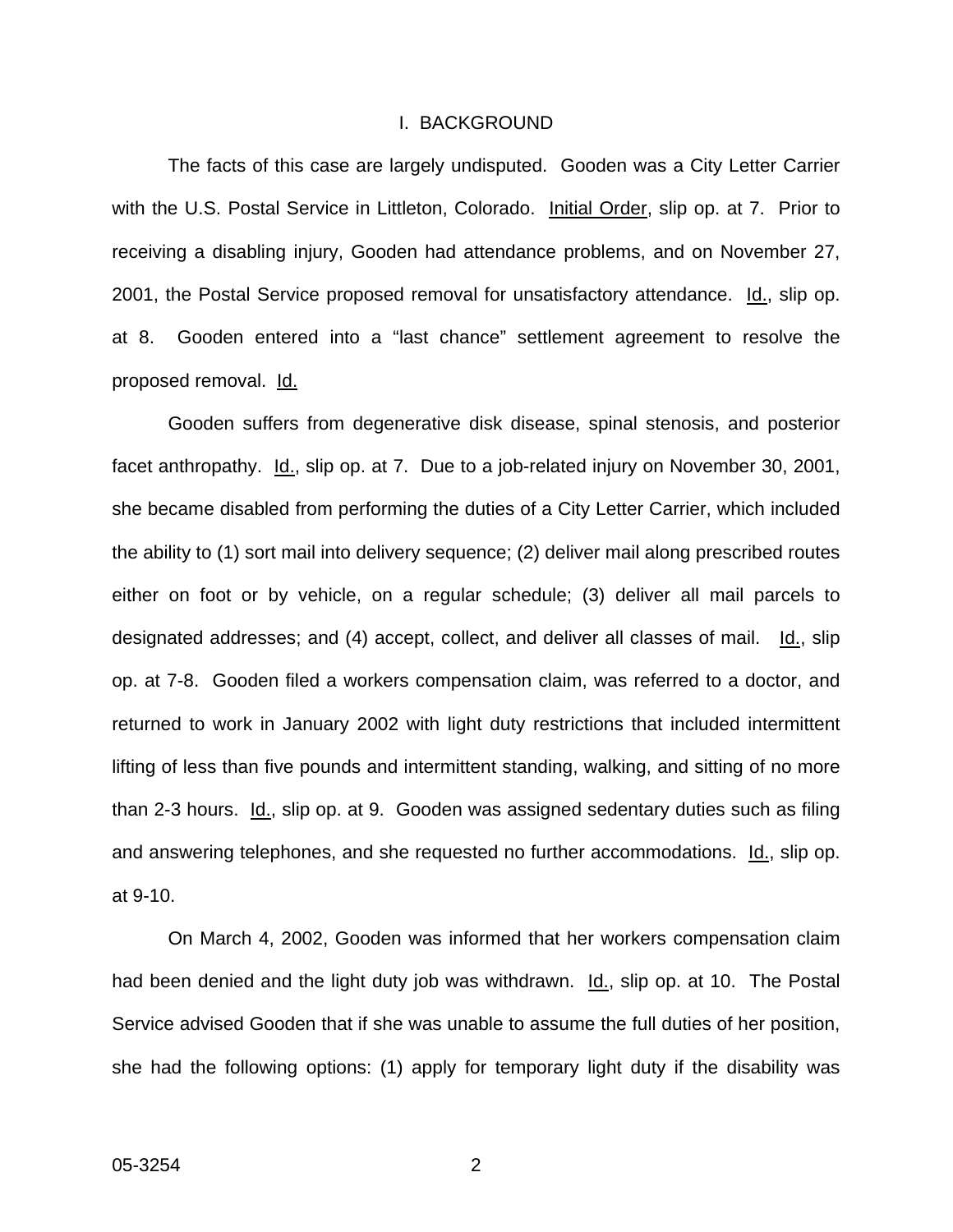temporary in nature; (2) apply for permanent light duty if the disability was permanent; (3) apply for disability retirement; or (4) request accommodation through the Postal Service Reasonable Accommodation Committee (the "accommodation committee"). Id.

Gooden filed a grievance with the Postal Service requesting a return to work with appropriate restrictions. In June 2002, Gooden's neurologist restricted Gooden to working no more than four hours a day for four weeks with the following limitations: (1) no lifting more than ten pounds; (2) no standing more than four hours a day, with hourly breaks; (3) no walking more than two hours a day; (4) no operating a motor vehicle; and (5) no stooping, reaching above the shoulders, or frequent bending.  $\underline{Id}$ , slip op. at 11. These restrictions, including the four-hour work day, were later extended. Id. On July 8, 2002, Gooden returned to work as a City Letter Carrier and "cased mail." The official physical requirements of "casing mail" exceeded Gooden's restrictions.

Gooden occasionally failed to complete a four-hour work day, leaving early at times to do "other things" and at times because she was unwell. As a result, Gooden received a notice of proposed removal for violating the last chance settlement agreement, which allowed for no more than six unscheduled absences in a year. Id., slip op. at 12. Removal was effective November 15, 2002. Id., slip op. at 8.

On December 4, 2002, the accommodation committee sent Gooden a Notice to Employees Seeking Disability Retirement (the "December 2002 letter"). The December 2002 letter informed Gooden that the Postal Service was obligated to provide reasonable accommodation to permit her to perform the essential functions of her position. It also informed Gooden that, should reasonable accommodation not be possible, she had the right to request reassignment to a vacant position subject to the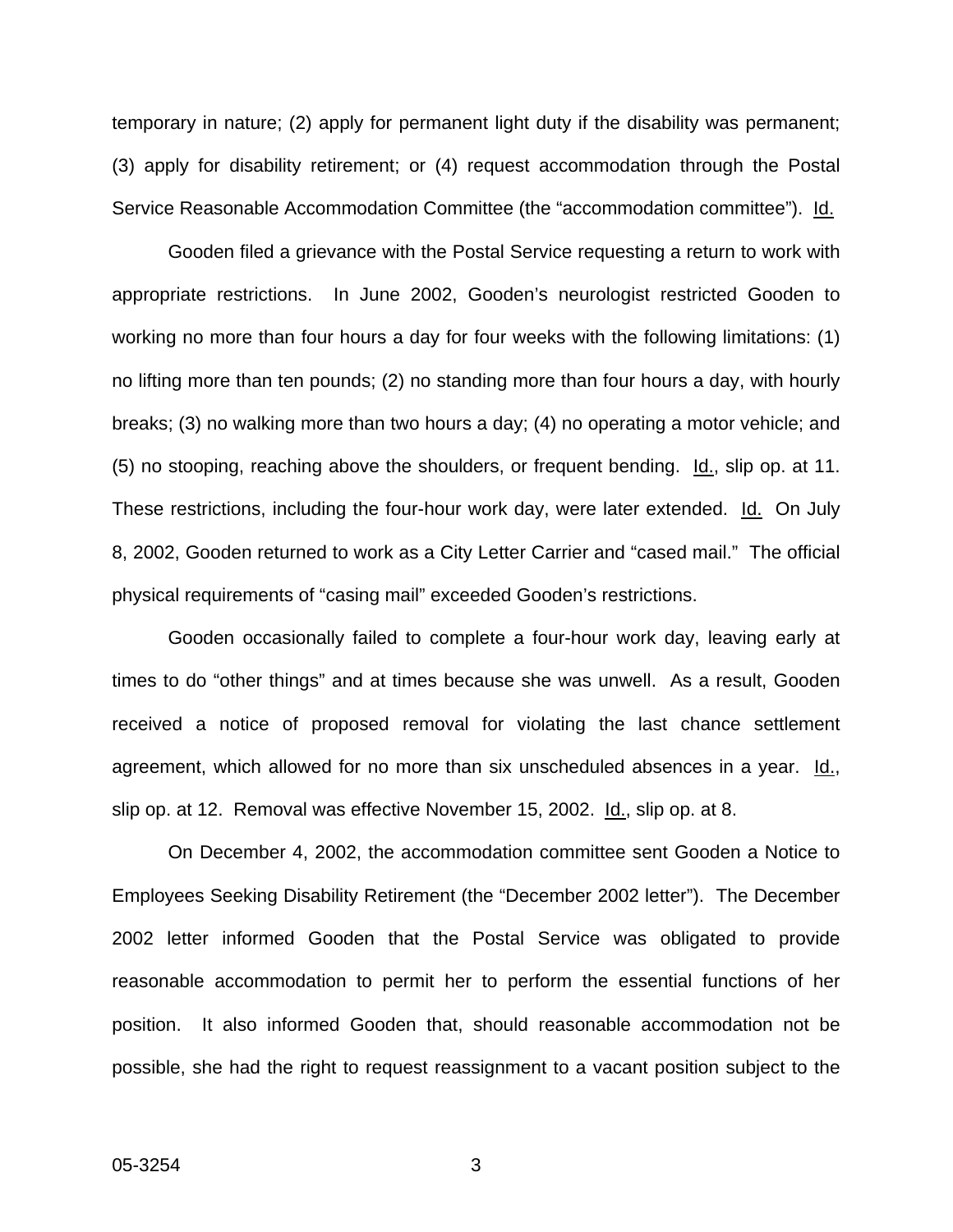terms of applicable collective bargaining agreements. The December 2002 notice also

enclosed a form that could be returned, which is reproduced below:

\_\_\_\_\_\_\_\_\_\_\_\_\_\_\_\_\_\_\_\_\_\_\_\_\_\_ \_\_\_\_\_\_\_\_\_\_

If no request is received within 10 (ten) working days from receipt of this notice, the Postal Service will assume you do not wish to be considered for reasonable accommodation.

Yes, I would like to be considered for reasonable accommodation under the Rehabilitation Act.

\_\_ No, I am not requesting reasonable accommodation and wish to proceed with my disability retirement application without delay.

Signature Date

Gooden did not respond. On January 6, 2003, the accommodation committee again

sent the same form to Gooden; Gooden then returned the form with the second option

selected. On January 9, 2003, Gooden filed an application for a disability retirement

annuity under the Federal Employees Retirement System ("FERS"). Id., slip op. at 6.

The agency denied Gooden's application on July 29, 2003. Id.

Gooden appealed the agency's denial to the Board. In an initial decision, the AJ

affirmed the agency's decision. Id., slip op. at 15. The AJ noted that

To qualify for disability retirement benefits under FERS, [Gooden] must establish that: (1) she has completed more than 18 months of creditable civilian service; (2) while employed in a position subject to FERS, she has become disabled because of a medical condition resulting in a deficiency in performance, conduct, or attendance, or, if there is no such deficiency, the disabling medical condition is incompatible with either useful and efficient service or retention in the position; (3) the disabling medical condition is expected to continue for at least one year from the date the application for disability retirement is filed; (4) accommodation of the disabling medical condition in the position is unreasonable; and (5) she has not declined a reasonable offer of reassignment to a vacant position.

Id., slip op. at 6-7 (citing 5 U.S.C. § 8451; 5 C.F.R. § 844.103(a); Wilkey Marzin v. Office

of Pers. Mgmt., 82 M.S.P.R. 200 (1999); Smith v. Office of Pers. Mgmt., 88 M.S.P.R. 35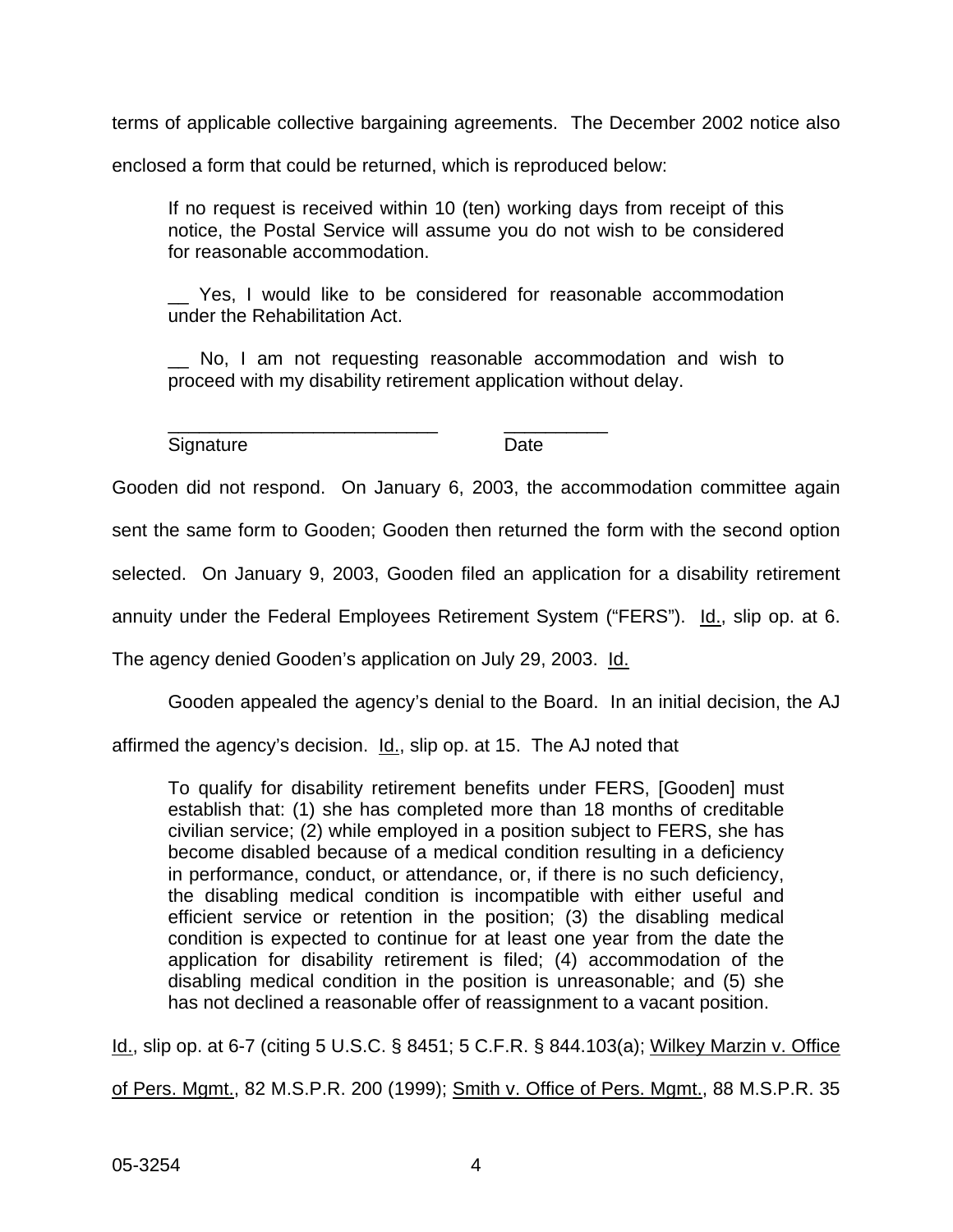(2001)). The AJ concluded that Gooden had successfully proven the first three requirements. Id., slip op. at 14. The fourth and fifth requirements are at issue on appeal and are termed, respectively, as the "accommodation" and "reassignment" requirements. The AJ found that both the "accommodation" and "reassignment" requirements were not met, reasoning that because Gooden had not requested accommodation after being invited to do so, she could not prove that the Postal Service was in fact unable to accommodate her. Id., slip op. at 15. The Board denied review and the decision became final. Final Order, slip op. at 2. We have jurisdiction pursuant to 28 U.S.C. § 1295(a)(9).

#### II. DISCUSSION

#### A. Standard of Review

This court is without authority to review the substantive merits of disability determinations, or the factual underpinnings of such determinations. Lindahl v. Office of Pers. Mgmt., 470 U.S. 768, 791 (1985). Rather, review is limited to determining "whether there has been a substantial departure from important procedural rights, a misconstruction of the governing legislation, or some like error 'going to the heart of the administrative process." Id. (quoting Scroggins v. United States, 397 F.2d 295, 297 (Ct. Cl. 1968)).

#### B. The "Accommodation" Requirement

Gooden argues that the AJ erred in requiring Gooden to request accommodation in order to prove that accommodation of her disability in the position of City Letter Carrier was unreasonable. Gooden argues that the AJ's findings themselves demonstrate that accommodation was unreasonable by finding that the position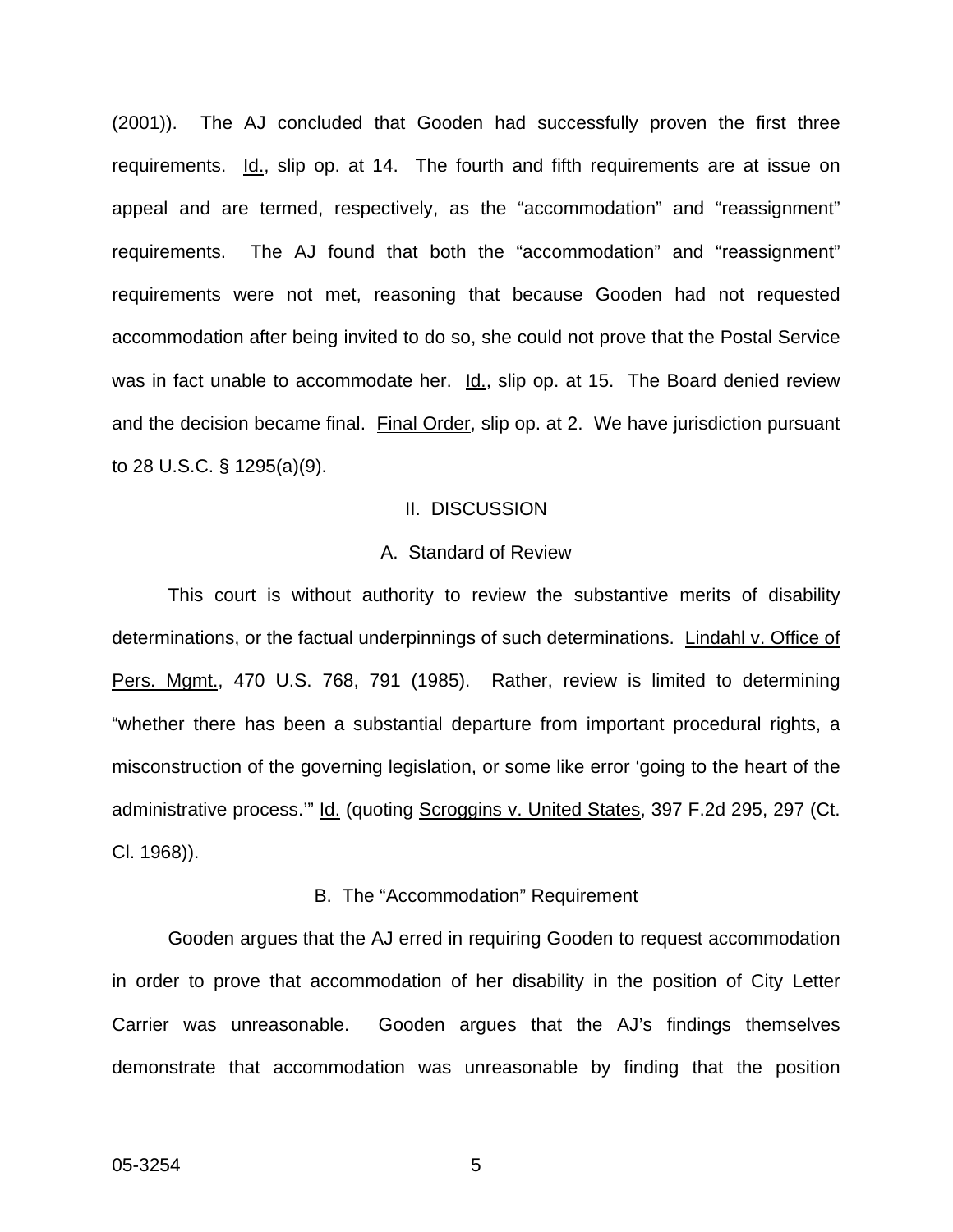required certain essential duties, that Gooden's disability prevented her from performing those essential duties, and that due to Gooden's restrictions, there was no accommodation that would allow her to perform the essential duties. Gooden therefore argues that we should reverse the Board's decision and hold that Gooden has proven that accommodation of her disability in the position was unreasonable.<sup>1</sup>

The government does not directly respond to this issue. Indeed, the government appears to concede that accommodation was not possible, stating that: "Given the apparently undisputed fact that 'medical problems prevented [Gooden] from performing full-time (8 hours a day) the essential duties of a city letter carrier,' it [sic] unclear how the USPS could have made a satisfactory accommodation to permit her to continue to perform the duties of her official position." Rather, the government argues that Delceg v. Office of Personnel Management, 100 M.S.P.R. 467 (2005), requires a factual determination "of the availability of accommodation," which the AJ did not make. The government therefore argues that we should vacate the Board's decision and remand for such a determination.

As the government acknowledges, the basis for the AJ's determination that Gooden failed to prove the "accommodation" requirement is that Gooden never requested accommodation. See Initial Order, slip op. at 15. With respect to accommodation, the relevant regulations provide only that in order to receive a disability annuity, an individual must show that "[a]ccommodation of the disabling medical

 $1 - 1$  Gooden argues in the alternative that if requesting accommodation is a prerequisite to applying for disability retirement, the Postal Service failed to notify her of this requirement, but she nevertheless met the requirement by her submission of medical restrictions. Because we conclude that requesting accommodation is not a prerequisite to applying for disability retirement, we do not reach the merits of Gooden's alternative argument.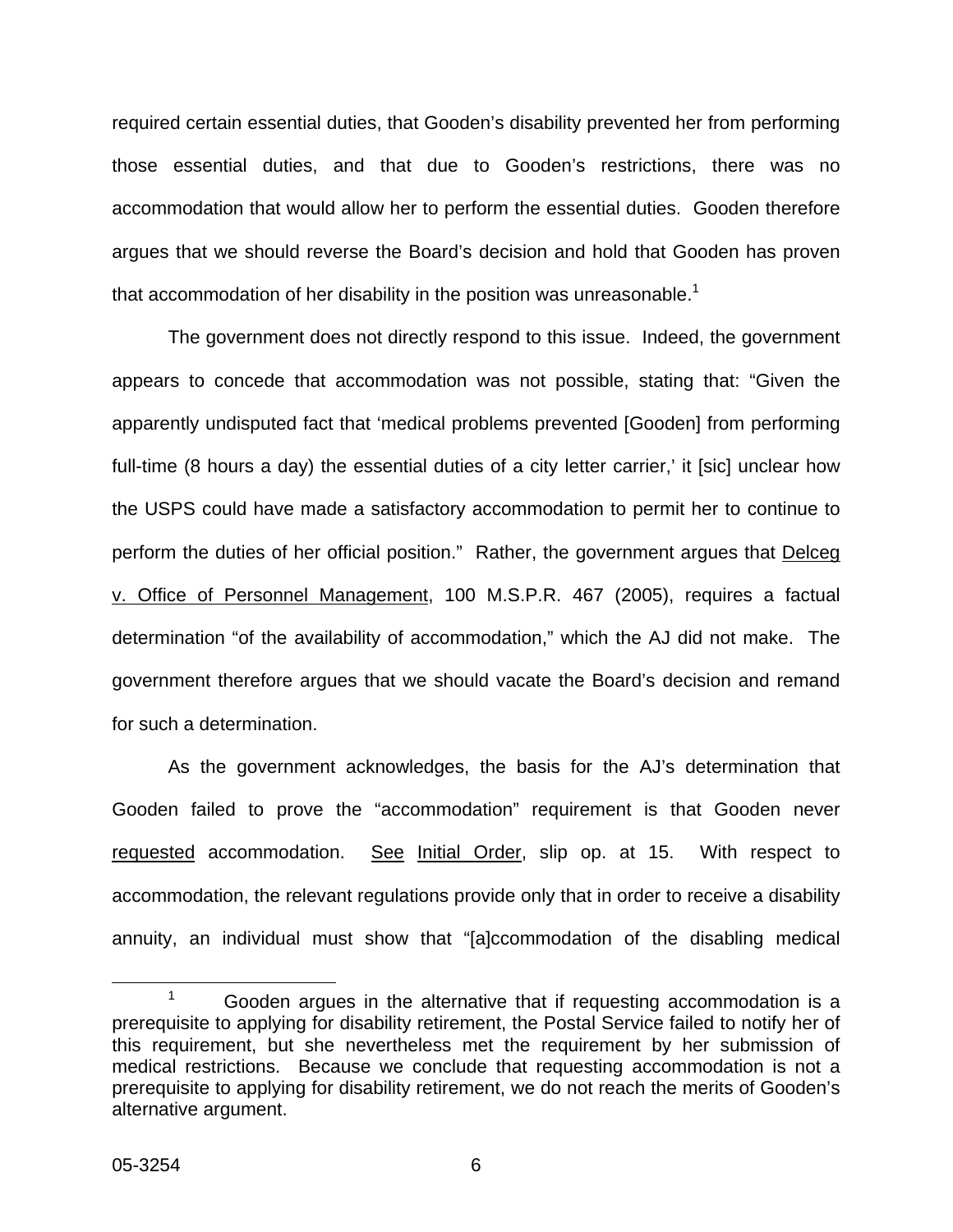condition in the position held must be unreasonable." 5 C.F.R. § 844.103(a)(4). We find no basis in the relevant statutes or regulations for requiring an applicant for disability benefits to request accommodation. We also find no basis for such a requirement in either the Board's precedent or our own. See, e.g., Thomas v. Office of Pers. Mgmt., 54 M.S.P.R. 686, 691 (1992) (finding accommodation unreasonable by looking to the medical evidence and comparing it to the job requirements with no indication that accommodation was requested). Indeed, Schwaier v. Office of Personnel Management, 61 M.S.P.R. 49 (1994), the only authority cited by the AJ as support for her conclusion, does not require an applicant for disability benefits to request accommodation. Rather, the Board in Schwaier held that the fact that an applicant was no longer an employee is not evidence establishing that an agency was unable to accommodate the employee at the time of his removal. Id. at 53. We therefore conclude that the AJ erred in requiring Gooden to request accommodation in order to prove that accommodation was unreasonable.

We also conclude that the undisputed facts establish that Gooden has proven that accommodation in her position as City Letter Carrier was unreasonable. The statute governing entitlement to disability retirement under FERS provides that an employee shall be considered disabled only if the employee is unable "to render useful and efficient service in the employee's position." 5 U.S.C. § 8451(a)(1)(B). The pertinent regulation provides that "[a]ccommodation of the disabling medical condition in the position held must be unreasonable," 5 C.F.R. § 844.103(a)(4), and accommodation is defined as "a reasonable adjustment made to an employee's job or work environment that enables the employee to perform the duties of the position," id. § 844.102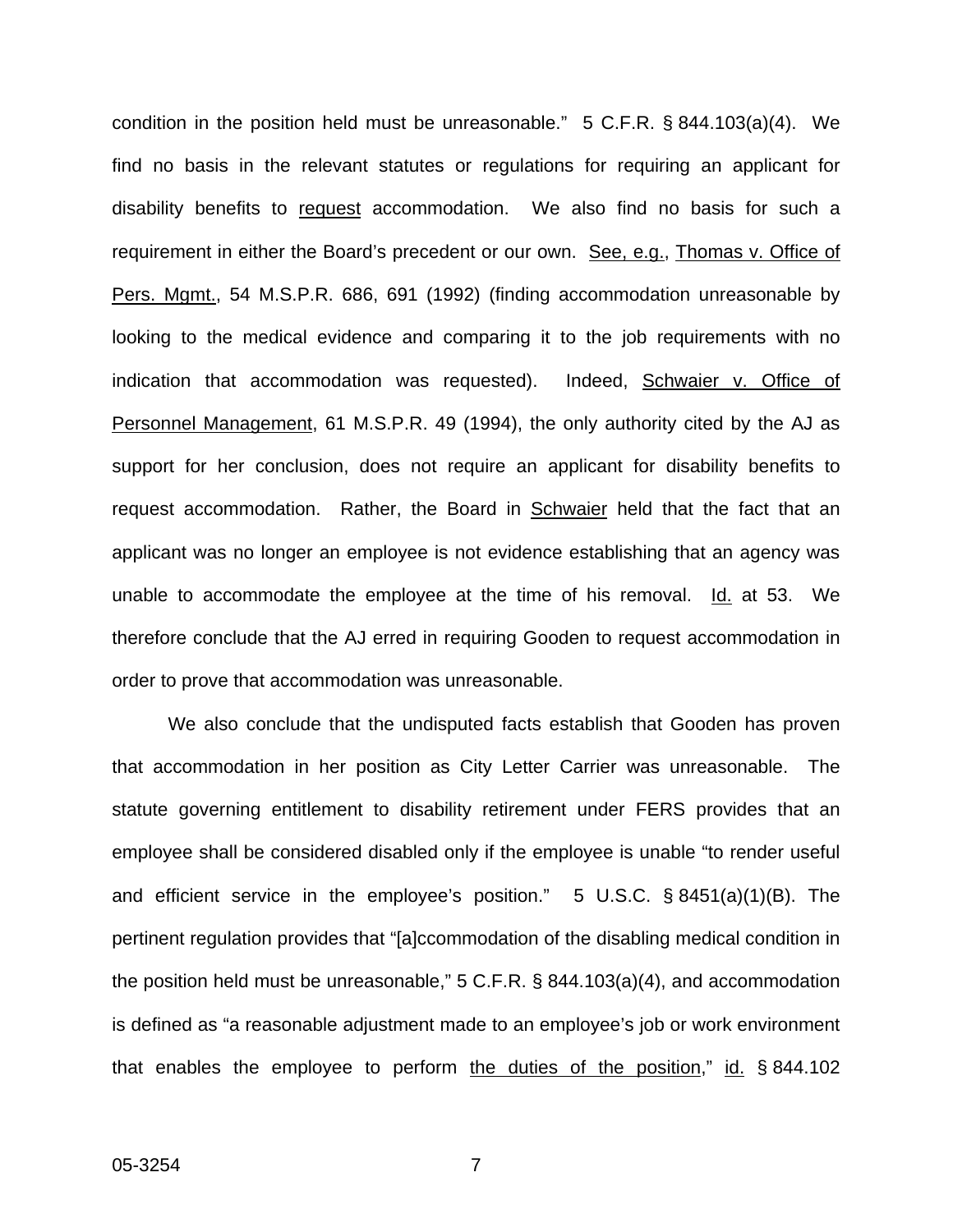(emphasis added). The statute and regulation make clear that accommodation requires adjustments that allow an employee to continue to perform her official position. We have held that a "light-duty" assignment which does not involve the critical or essential elements of an employee's official position cannot be considered an "accommodation" according to the regulations. See Bracey v. Office of Pers. Mgmt., 236 F.3d 1356, 1360-61 (Fed Cir. 2001) (holding that accommodation under the Civil Service Retirement System regulations requires an adjustment that enables an employee to perform the duties of his official position, not "light-duty" assignments crafted in response to medical restrictions); Marino v. Office of Pers. Mgmt., 243 F.3d 1375, 1377-78 (Fed. Cir. 2001) (applying Bracey to FERS regulations). Here, the AJ found that it was "undisputed that [Gooden's] medical problems prevented her from performing fulltime (8 hours a day) the essential duties of a city letter carrier, her official position of record." Initial Order, slip op. at 14 (emphasis added). It is also undisputed that—even with adjustment—performing the duties of her official position full-time would exceed the restrictions provided by Gooden's neurologist. See id., slip op. at 8, 11. Instead, Gooden received a light duty assignment consistent with the neurologist's restrictions. Id., slip op. at 11. Because Gooden was incapable of performing the "essential duties" of her official position at the time of her removal, and because light duty assignment does not involve the "critical or essential elements" of a City Letter Carrier and thus cannot qualify as an accommodation according to the regulations, the undisputed facts demonstrate that Gooden has proven that accommodation was unreasonable.

The Board's decision in Delceg does not require any further factual inquiry. In Delceg, the Board correctly noted that in order to qualify for disability benefits under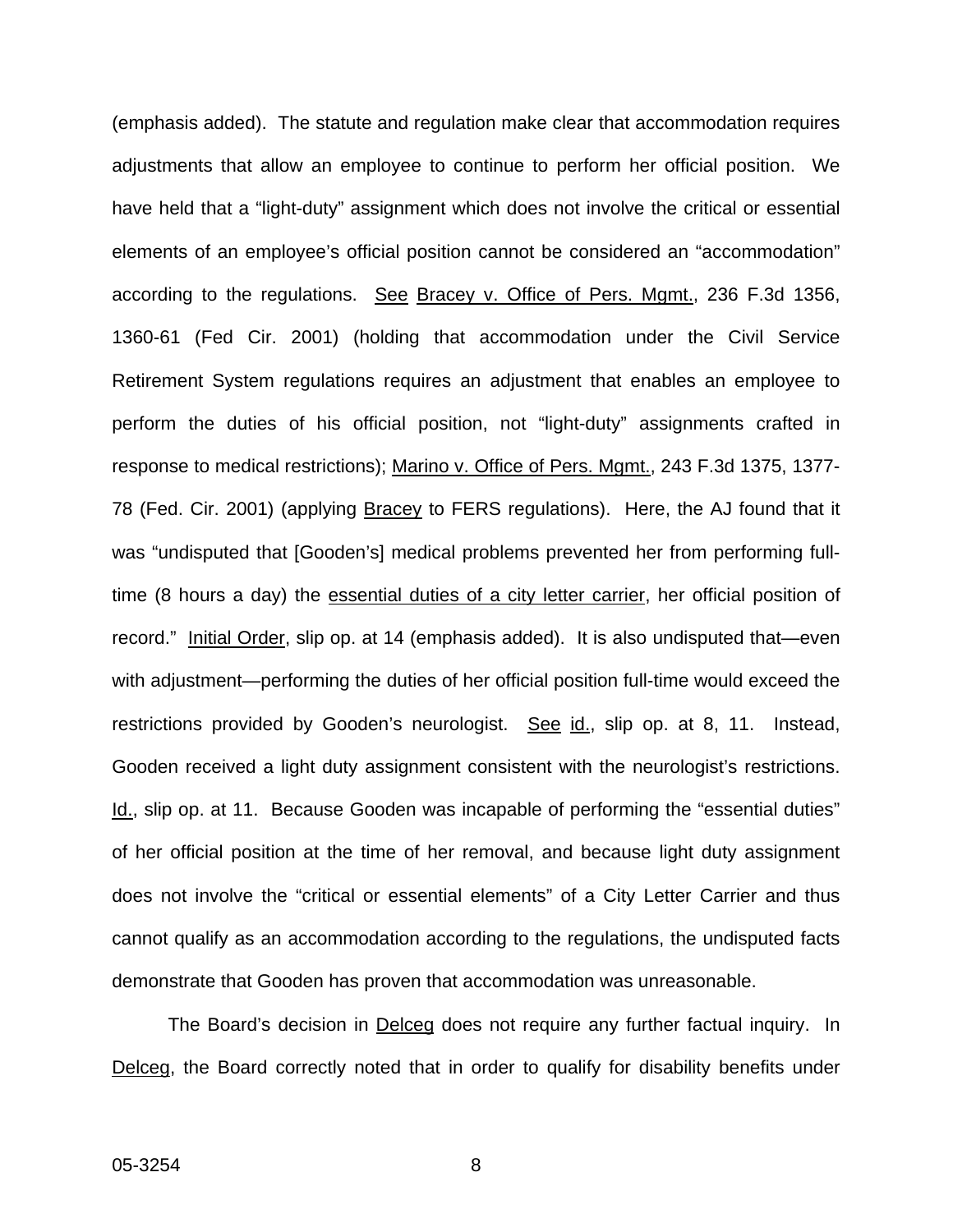FERS, an employee must establish that five requirements have been met, citing 5 U.S.C. § 8451 and 5 C.F.R. § 844.103(a). 100 M.S.P.R. at 471. The Board determined that the "reassignment" requirement was satisfied. Id. at 472 ("[T]here is no evidence in the record that the appellant declined a reasonable offer of reassignment to a vacant position."). However, in the context of examining the "accommodation" requirement, the Board evaluated "whether the appellant was qualified for reassignment to a vacant position." Id. at 475 (emphasis added). The Board apparently found such an inquiry was required by its precedent. See id. at 473 (citing Dunn v. Office of Pers. Mgmt., 60 M.S.P.R. 426, 432 (1994)). That inquiry, however, is required by the Civil Service Retirement System ("CSRS"), not FERS. Compare 5 U.S.C. § 8337(a) (with respect to CSRS: "Any employee shall be considered to be disabled only if the employee is found by the Office of Personnel Management to be unable, because of disease or injury, to render useful and efficient service in the employee's position and is not qualified for reassignment . . . ." (emphasis added)) with 5 U.S.C.  $\S$  8451(a)(1)(B) (with respect to FERS: "For purposes of this subsection, an employee shall be considered disabled only if the employee is found by the Office to be unable, because of disease or injury, to render useful and efficient service in the employee's position."); see also Dunn, 60 M.S.P.R. at 431-32 (citing 5 U.S.C. § 8337(a) as support for the requirement that an employee must show "he was not qualified for reassignment"). There is simply no statutory or regulatory support for such a requirement in FERS. See 5 U.S.C. § 8451; 5 C.F.R. § 844.103. Although similarities between the two retirement systems often dictate similar constructions of similar terms, there is no basis in this case for importing such a requirement from CSRS into FERS where FERS is silent. Thus, the Board's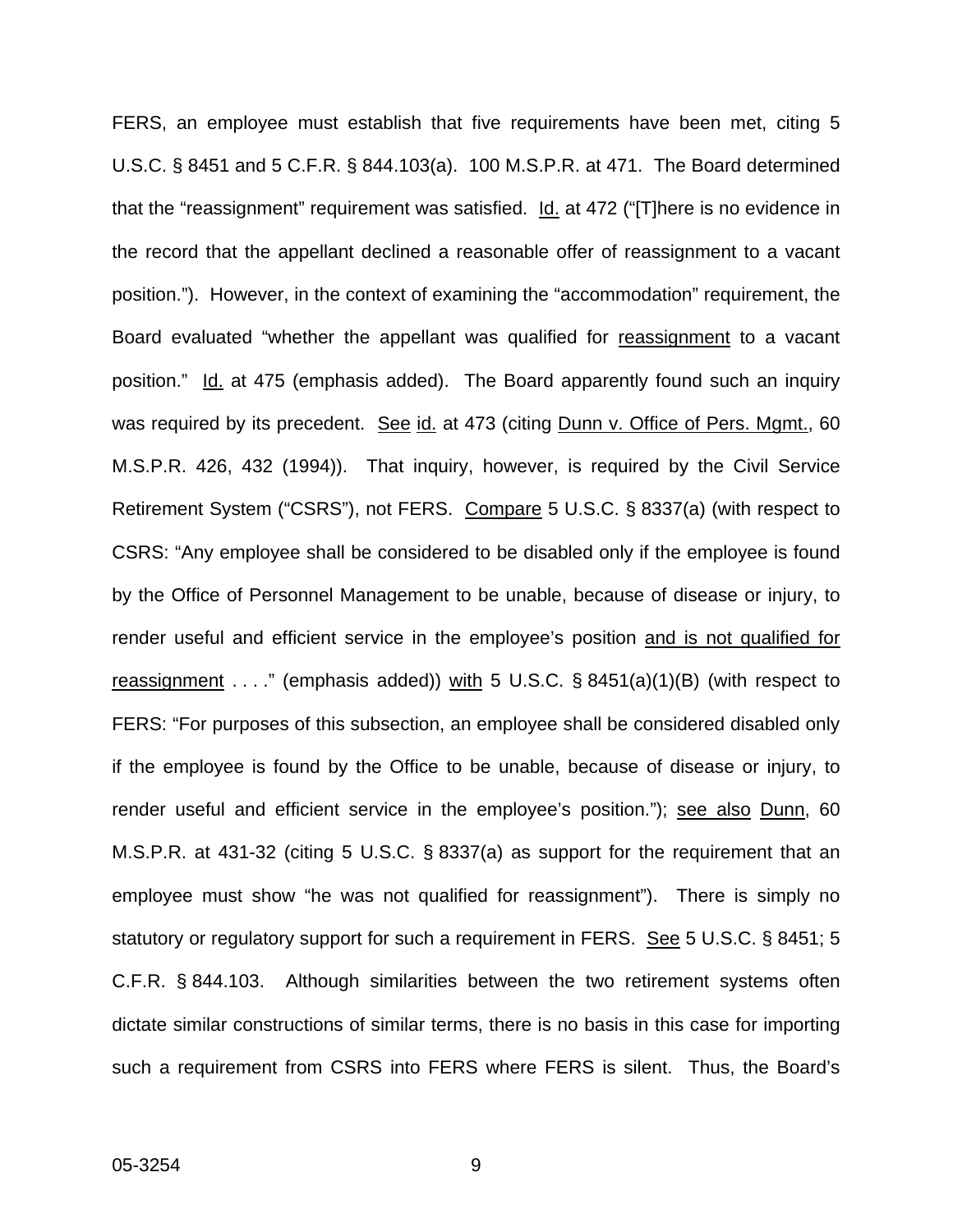inquiry in Delceg into whether the appellant was qualified for reassignment to a vacant position in the context of analyzing whether the appellant had proven that accommodation was unreasonable under 5 C.F.R. § 844.103(a)(4) was an improper inquiry. See Bracey, 236 F.3d at 1360-61 (defining "accommodation" under CSRS regulations as an adjustment enabling employee to perform the duties of his official position, not reassignment to an accommodated position); Marino, 243 F.3d at 1377-78 (applying Bracey to FERS regulations).

Because the AJ improperly required Gooden to request accommodation in order to prove that accommodation was unreasonable, and because the undisputed facts otherwise demonstrate that Gooden has proven that accommodation was unreasonable, the Board's decision is contrary to the language of the governing statute and regulations and results in an error going to the heart of the administrative process. Accordingly, we reverse the AJ's finding that Gooden failed to prove that the "accommodation" requirement was met.

#### B. The "Reassignment" Requirement

Gooden argues that the AJ erred in concluding that she did not prove that she "has not declined a reasonable offer of reassignment to a vacant position" as required by 5 C.F.R. § 844.103(a)(5). Gooden argues that the Postal Service made no offer of reassignment and, as a result, there was no offer for her to decline. Gooden requests that we reverse the Board's decision and hold that Gooden has proven that she did not decline a reasonable offer of reassignment.

The government concedes that the AJ did not find that Gooden declined an offer of reassignment, but rather rested its decision on Gooden's failure to request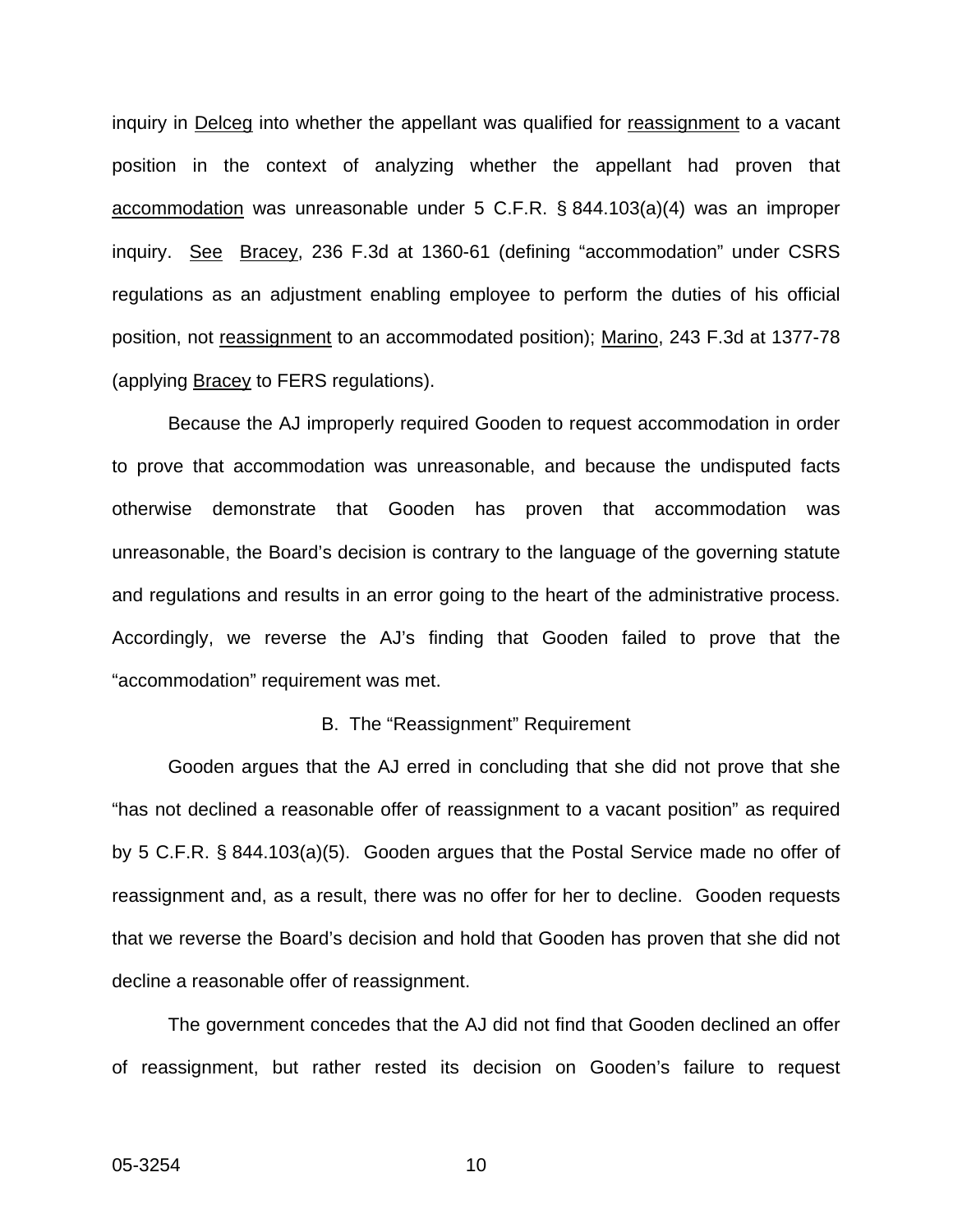accommodation. The government, however, argues that Gooden's failure to respond to the accommodation committee's December 2002 letter could be construed as declining a reasonable offer of reassignment. Thus, the government argues that we should vacate the Board's decision and remand for such a determination.

The AJ held that Gooden failed to prove the "reassignment" requirement without any substantive explanation. See Initial Order, slip op. at 15. In conclusion, the AJ stated only that "the appellant has not proven . . . that a reasonable offer of reassignment could not have been made in which she would have been able to render useful and efficient service." Id. (emphasis added) The relevant statute, however, provides that "an employee shall not be eligible for disability retirement under this section if the employee has declined a reasonable offer of reassignment to a vacant position." 5 U.S.C. § 8451(a)(2)(A) (emphasis added). This is mirrored in the relevant regulation, which provides that in order to receive a disability annuity, an individual must show that "[t]he individual must not have declined an offer of reassignment to a vacant position." 5 C.F.R. § 844.103(a)(5) (emphasis added). Thus, with respect to reassignment, the relevant statute and regulation only require an applicant for disability benefits to demonstrate that she did not decline a reasonable offer of reassignment; the statute and regulations do not require an applicant to demonstrate that a reasonable offer of reassignment could not have been made. We therefore conclude that, to the extent the AJ required Gooden to prove that a reasonable offer of reassignment could not have been made, the AJ was in error.

We also conclude that the undisputed facts establish that Gooden has proven that she did not decline a reasonable offer of reassignment. It is undisputed that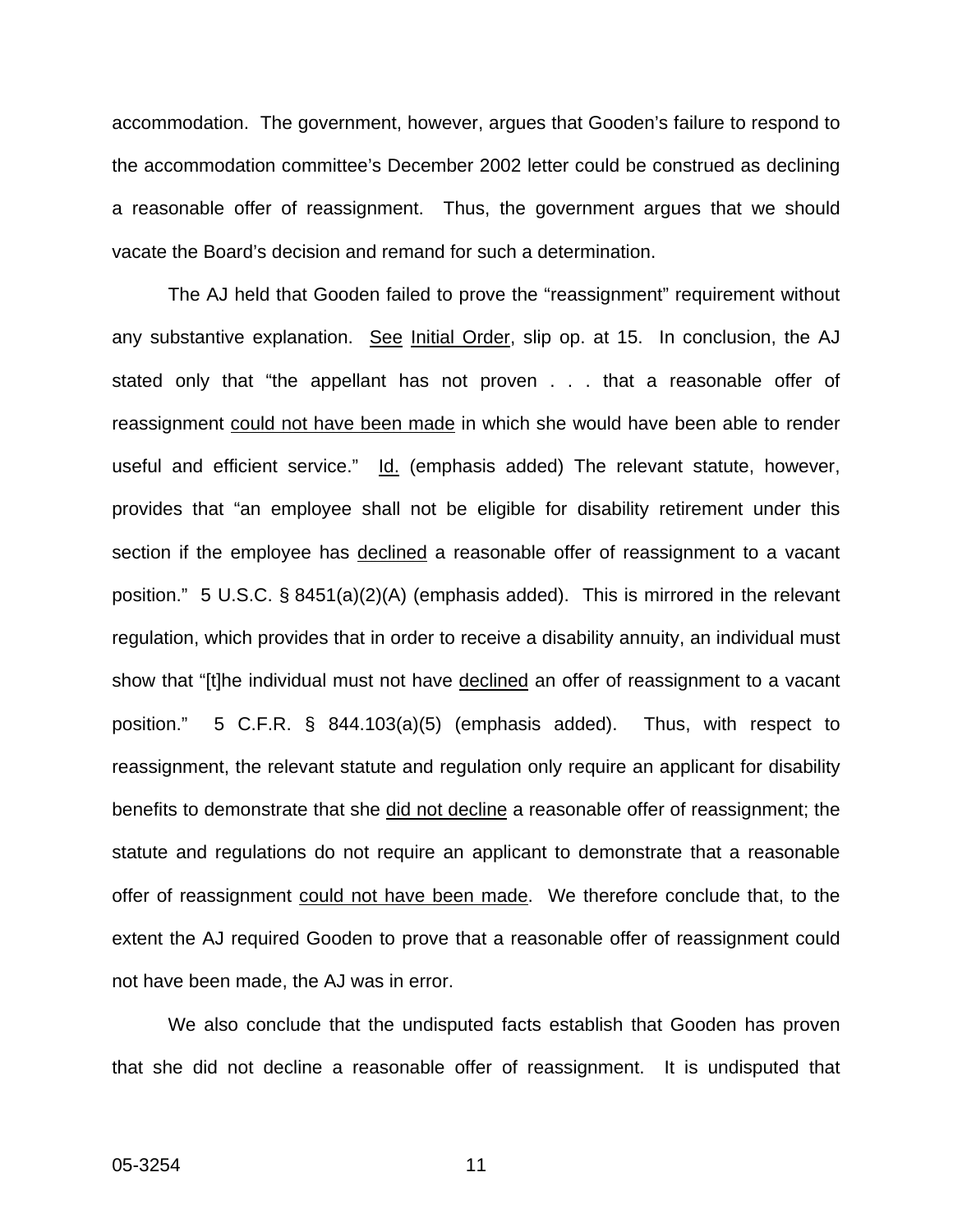Gooden did not receive any actual offers of reassignment, and therefore did not decline such offers of reassignment. Instead, the government argues that the December 2002 letter asking whether Gooden would like to request accommodation, coupled with Gooden's failure to respond, can be considered a denial of an offer for reassignment. The problem with the government's argument is that it apparently requires Gooden to request accommodation (or presumably reassignment) in order to prove that she met the "reassignment" requirement of 5 U.S.C. § 844.103(a)(5); as discussed above, the statute and regulation only require that Gooden demonstrate that she did not decline an offer of reassignment. See 5 U.S.C. § 8451; 5 C.F.R. § 844.103. Indeed, it would appear that the burden in this case was on the Postal Service to consider whether Gooden qualified for reassignment, and if so, to make an offer. See 5 U.S.C. § 8451(a)(2)(B) ("An employee who is applying for disability retirement under this subchapter shall be considered for reassignment by the employee's agency to a vacant position  $\dots$ ."); 5 C.F.R. § 844.103(b) ("The agency must certify to the Office of Personnel Management (OPM) either that there is no vacant position or that, although it made no offer of reassignment, it considered the individual for a vacant position."). The fact that Gooden did not request that the Postal Service make an offer of reassignment does not negate the fact that no offer of reassignment was made or declined.

Because the AJ improperly required Gooden to demonstrate that a reasonable offer of reassignment could not be made, and because the undisputed facts otherwise demonstrate that no offer of reassignment was declined, the Board's decision is contrary to the language of the governing statute and regulations and results in an error